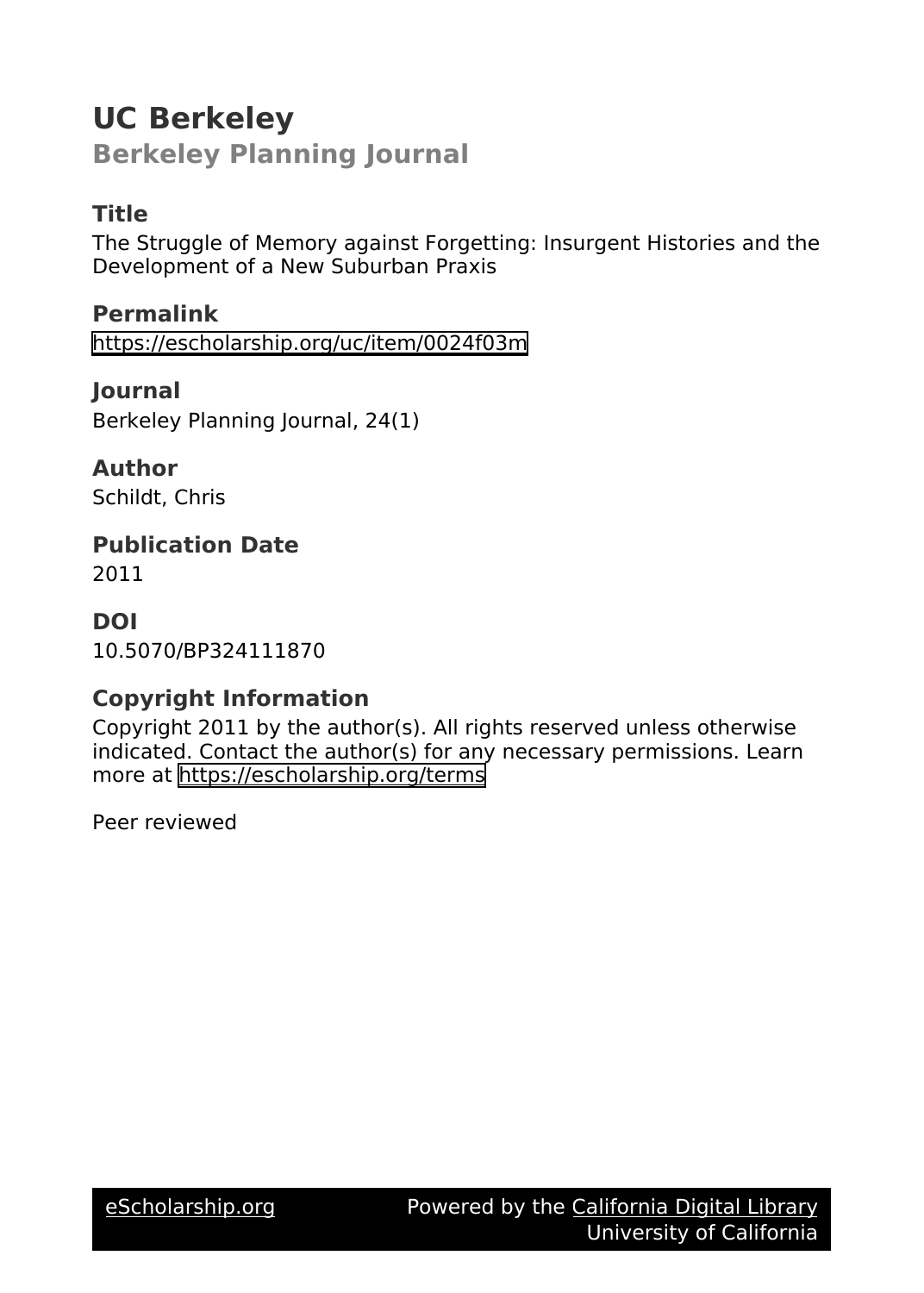## **The Struggle of Memory against Forgetting: Insurgent Histories and the Development of a New Suburban Praxis**

By Chris Schildt

#### **Abstract**

In this paper, I revisit the popular history of race and class in the suburbs to show that poor communities and communities of color have played a pivotal role in shaping contemporary suburban landscapes, using eastern Contra Costa County as a revealing example. I then draw on Leonie Sandercock's concept of "insurgent historiographies" to argue that this insurgent history of the suburbs can and should redefine urban planning praxis today.

*"The great force of history comes from the fact that we carry it within us, are unconsciously controlled by it in many ways, and history is literally present in all that we do. It could scarcely be otherwise, since it is to history that we owe our frames of reference, our identities, and our aspirations."— James Baldwin, Unnameable Objects, Unspeakable Crimes.*

#### **Introduction**

Antioch, California, presents itself as a sleepy suburban community tucked away in the eastern corner of Contra Costa County in the San Francisco Bay Area. But in 2008, African American Section 8 recipients in Antioch brought a class action lawsuit against their city, claiming racial discrimination and harassment by the local police in a deliberate attempt to push African American families out of the city. The lawsuit brought national media attention as an example of the racial tensions that arise when poor, black households move from inner city neighborhoods to suburban communities (Moore 2008).

This event is understood within the context of a larger narrative of urban history in the United States. This old tale should be easy to follow: After World War II, white, middle class families left the cities *en masse* and moved to the suburbs, leaving behind the poor and ethnic minorities in inner city ghettoes. Progressive historians like Kenneth Jackson provide an important contribution to this history by thoroughly documenting the ways in which federal housing policies, exclusionary zoning, and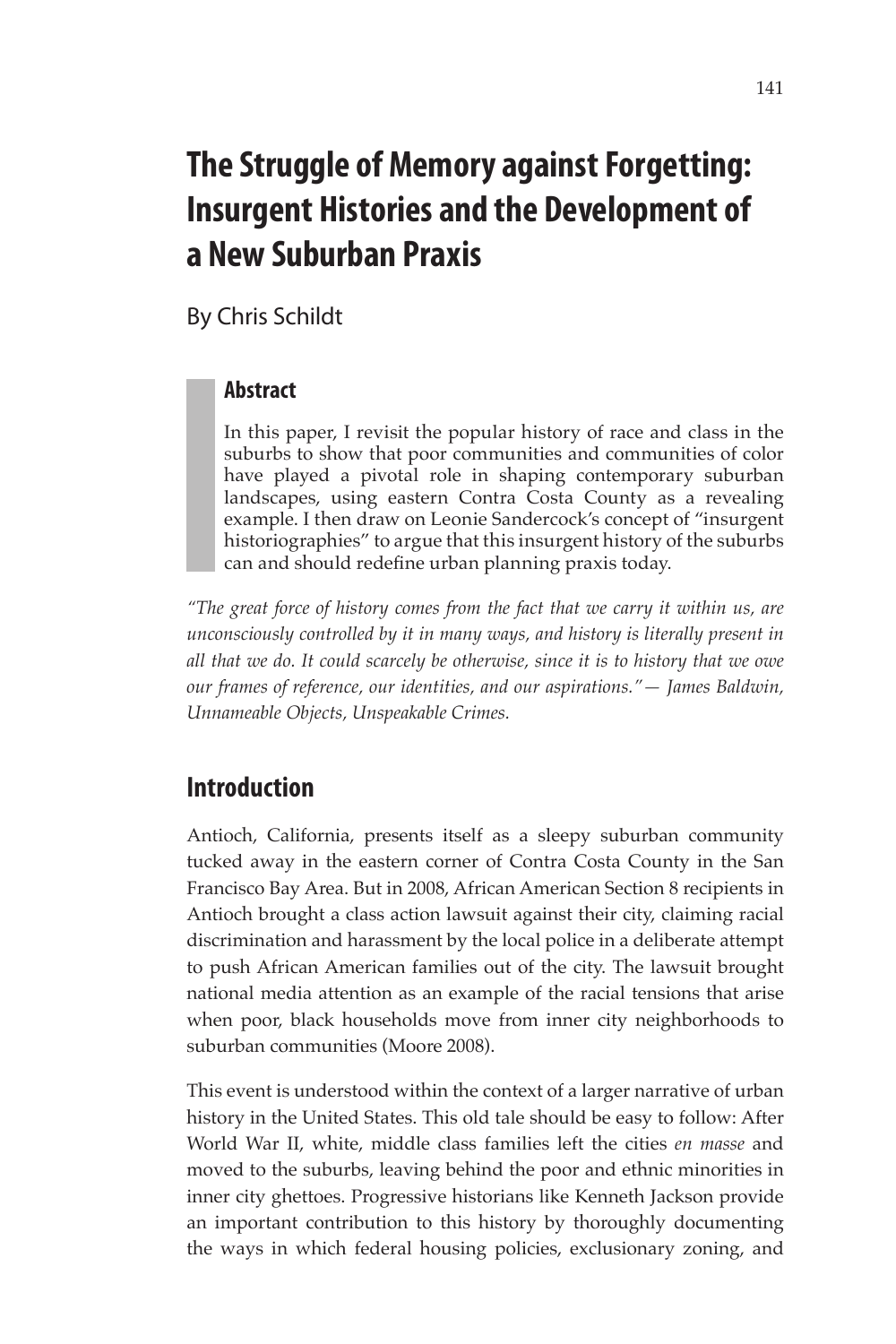restrictive housing covenants shaped the set of opportunities for poor communities and communities of color (1985). These histories articulate the structural factors behind the persistence of racial spatial segregation and class disparities in the United States.

In the last fifteen years, however, a new wave of urban historians have begun to record an insurgent history, one in which poor communities and communities of color have not just existed on the urban fringes but have played a pivotal role in shaping contemporary suburban landscapes.<sup>1</sup> Authors such as Richard Harris (1996), Robert Lewis (2004), Becky Nicolaides (1999), and Andrew Wiese (2001) have shown how early working class and minority communities shaped the suburbs. I argue that this alternate suburban history of race and class can be an insurgent force, opening up new ways for urban planners to understand and therefore act in these suburban spaces. Differentiated suburban histories give us better insights into communities like Antioch, which have been profoundly shaped by these marginalized communities.

### **An Insurgent History of the Suburbs**

Suburbs are a long-standing feature of American urban history. They have served as an urban frontier, where the lines blur between city and country. They are fractured landscapes of power, providing radical examples of local democratic control as well as federal government intervention and corporate capitalist activity. As peripheral spaces, suburbs have been the setting for a wide range of activities, from noxious industry to upper class residential enclaves to homesteading and semiagricultural uses.

Several prominent themes emerge from the recent literature on race and class in suburban history that are particularly relevant here. First is the assertion of black and working class identity in segregated suburban spaces. Wiese describes how African Americans, particularly in the South, began moving to the urban fringes in the second half of the 19<sup>th</sup> century (2004). Often, these early black communities were unplanned, with no paved roads or services. They were located in marginal places, physically segregated from white neighborhoods by railroad tracks or other barriers. Yet these were also places where black identity could be asserted, where blacks lived beyond the "daily surveillance by whites" (Wiese 2004). African American churches, businesses, and universities would often locate near these older settlements, helping to maintain

<sup>1.</sup> It's important to note that much of this "new" history is based on older histories that document the long history of working class suburbs. See William Dobriner (1963) and Bennett Berger (1960) for two examples of these earlier insurgent histories.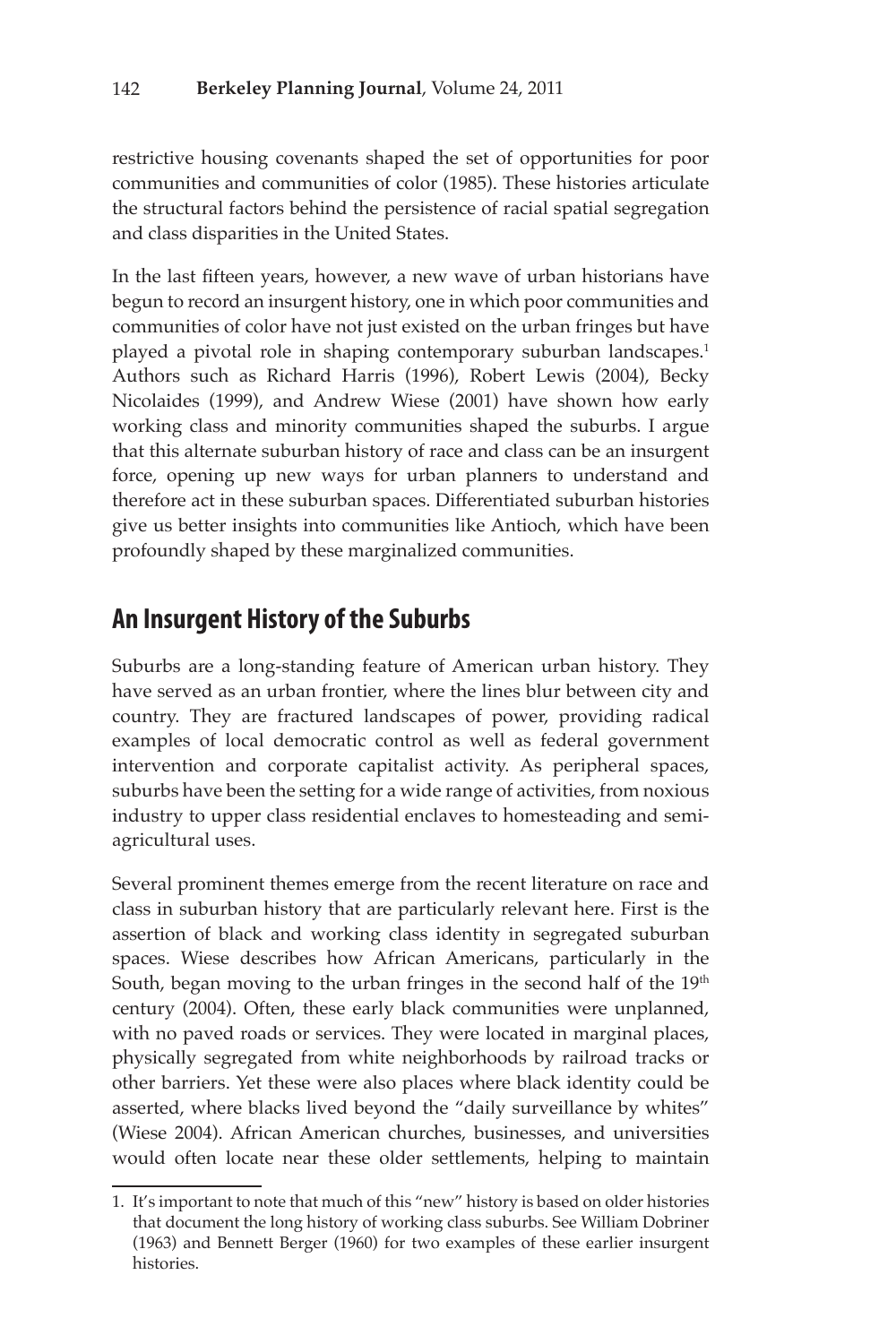black spatial identity even as growing city boundaries swallowed these neighborhoods and transformed them into what would be recognized today as inner-ring suburbs or outer-city neighborhoods.

A second theme centers on the diverse economic activities of early suburban residents. As Weise articulates, early working class suburban families drew their incomes from a variety of sources— wage work in nearby factories or in the homes of rich families in upper-class residential enclaves, or small-scale agricultural pursuits on their own land (2004). Wiese and many others have also documented how land use regulations and zoning were often used by whites to keep African American, Chinese, and other ethnic minority communities out, leaving residents of color with few choices but to move beyond the boundaries of a cities' exclusionary regulations, which often meant moving to areas with inferior services, higher costs, and overcrowded conditions (Wiese 2004).

Finally, it is important to recognize the persistence of low-income communities and communities of color in the suburbs in spite of dramatic forces to push them out. After World War II there was an explosion of planned, mass-produced suburbs in the United States, aided by the Federal Housing Act of 1934 and the G.I. Bill of 1944. Levittowns sprang up across the country on what were once potato farms and wheat fields. These communities inspired many of the first critiques of the suburbs, which targeted their unattractive form and cultural emptiness.<sup>2</sup> However, as William Dobriner and Bennett Berger has revealed, many of these histories and criticisms studied only a few suburbs at specific times (Dobriner 1963; Berger 1960). Dobriner shows that while a study of Levittown in 1958 may have shown it to be overwhelmingly white and middle class, ten years later it had diversified considerably, with more working class and immigrant families moving in.3 The median salaries of these working class households ranged from 130 percent to 160 percent of the newly-defined poverty threshold (1963).

The 1960s was the first decade in which the black population grew faster than the white population in the suburbs (Farley 1976); by the 1990s, the geography of race and class was shifting in dramatic ways. Many new immigrants, particularly Latinos and South and East Asians, were moving directly into the suburbs, bypassing the traditional ethnic enclaves in the cities. Deregulation of housing mortgages in the 1990s meant that many families that had previously been excluded from the housing market could now participate, albeit usually on unfavorable terms.

<sup>2.</sup> See for example, Lewis Mumford (1961) and Robert Fishman (1987).

<sup>3.</sup> Though to note, these immigrant families were mostly European, including Italian, Irish, and Russian.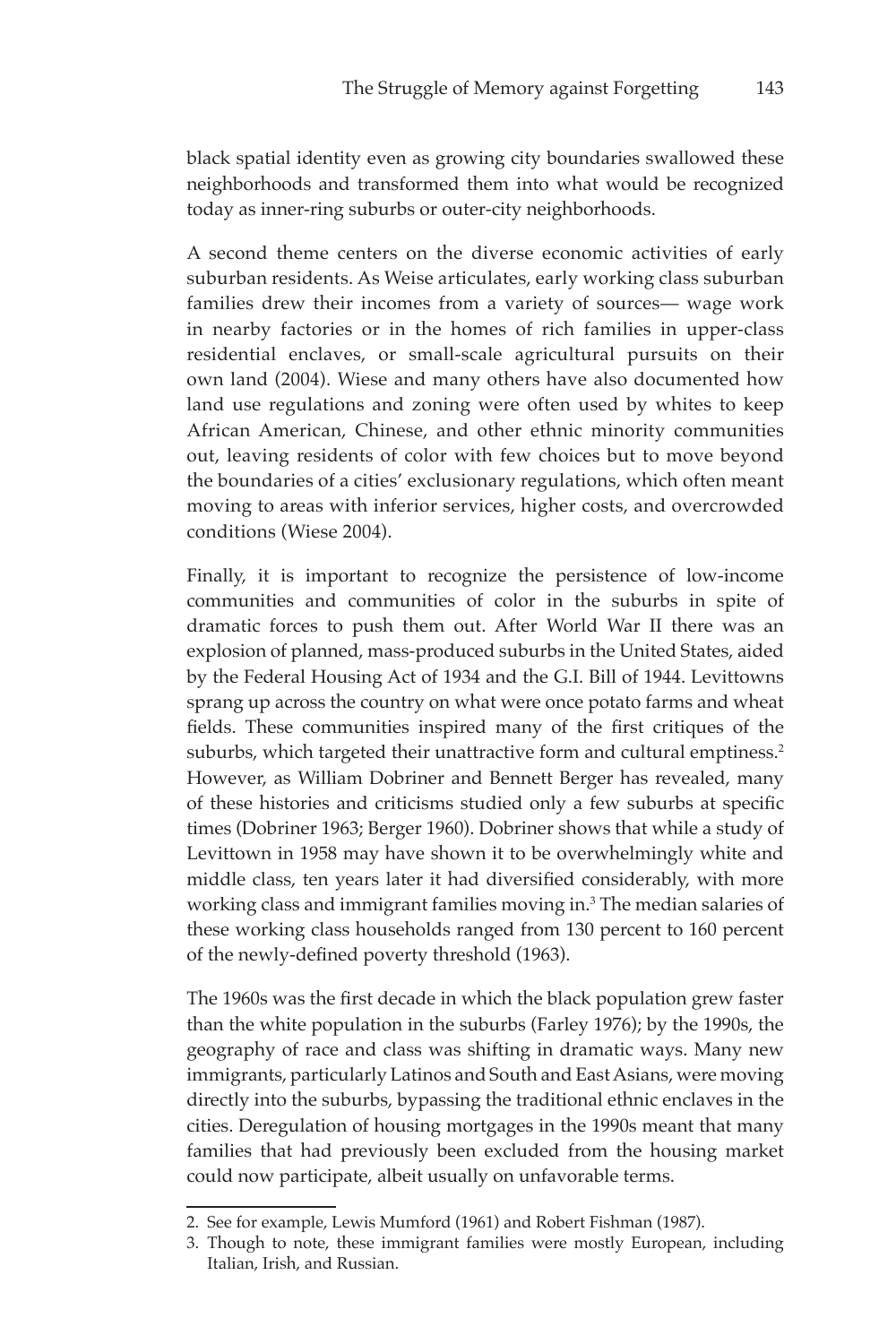At the same time, poverty was moving out of the inner city and shifting to the suburbs (Jargowsky 2003). By 2008, there were more people living in poverty in the suburbs than in the cities (Kneebone and Garr 2010). Media attention to this changing geography of poverty blames the foreclosure crisis and current economic recession for the rise in suburban poverty; indeed, as the recession unfolds, poverty continues to rise at a faster rate in the suburbs than in the cities.<sup>4</sup> But suburban poverty is not a new phenomenon. Rather, the poor and working class were some of the first residents of the suburbs, and have played an important role in shaping the current metropolitan landscape.

### **East County's Contested History**

As Richard Walker and Alex Schafran have written, the development of eastern Contra Costa County embodies many of the themes of the revisited suburban history discussed above. Beginning in the mid-19<sup>th</sup> century, East County's northern coastline was home to significant industrial development, supporting both San Francisco to the west and the gold rush activities to the east. East County's unique geographic characteristics—fresh delta water, deep natural ports, and nearby coal veins—as well as advantageous social and economic factors including cheap land, easy transportation routes, and a favorable business environment (a euphemism for anti-union), led to development of coal mining, canneries, and chemical, brick, and steel manufacturing (Vance 1964; Walker 2004; Schafran 2009).

This industrialization led to the establishment of working class and immigrant communities. Welsh migrants worked in the coal mines of the Black Diamond hills, while Italian immigrants established themselves as fishermen along the river. However, not all communities were equally welcomed. There is some documentation that Chinese immigrants were forcibly expelled from Antioch in the 1870s. 5

During World War II, war-related activities stimulated the economy and changed the local demographics. Wartime housing demand resulted in a glut of poorly constructed homes on unincorporated county land that provided an important entry point for new poor and working-class families to gain access to jobs on the nearby army base. Filipino and African American workers on the Camp Stoneman Army Base stayed after the war to work in nearby industry jobs and bought houses in Pittsburg and Bay Point, communities that neighbor Antioch. By the time the base closed in 1954, a well-established population had already settled

<sup>4.</sup> US Census 2010.

<sup>5.</sup> See Loewen's website for some admittedly weak data of Antioch as a "sundown town" in the late 19th century: http://sundown.afro.illinois.edu.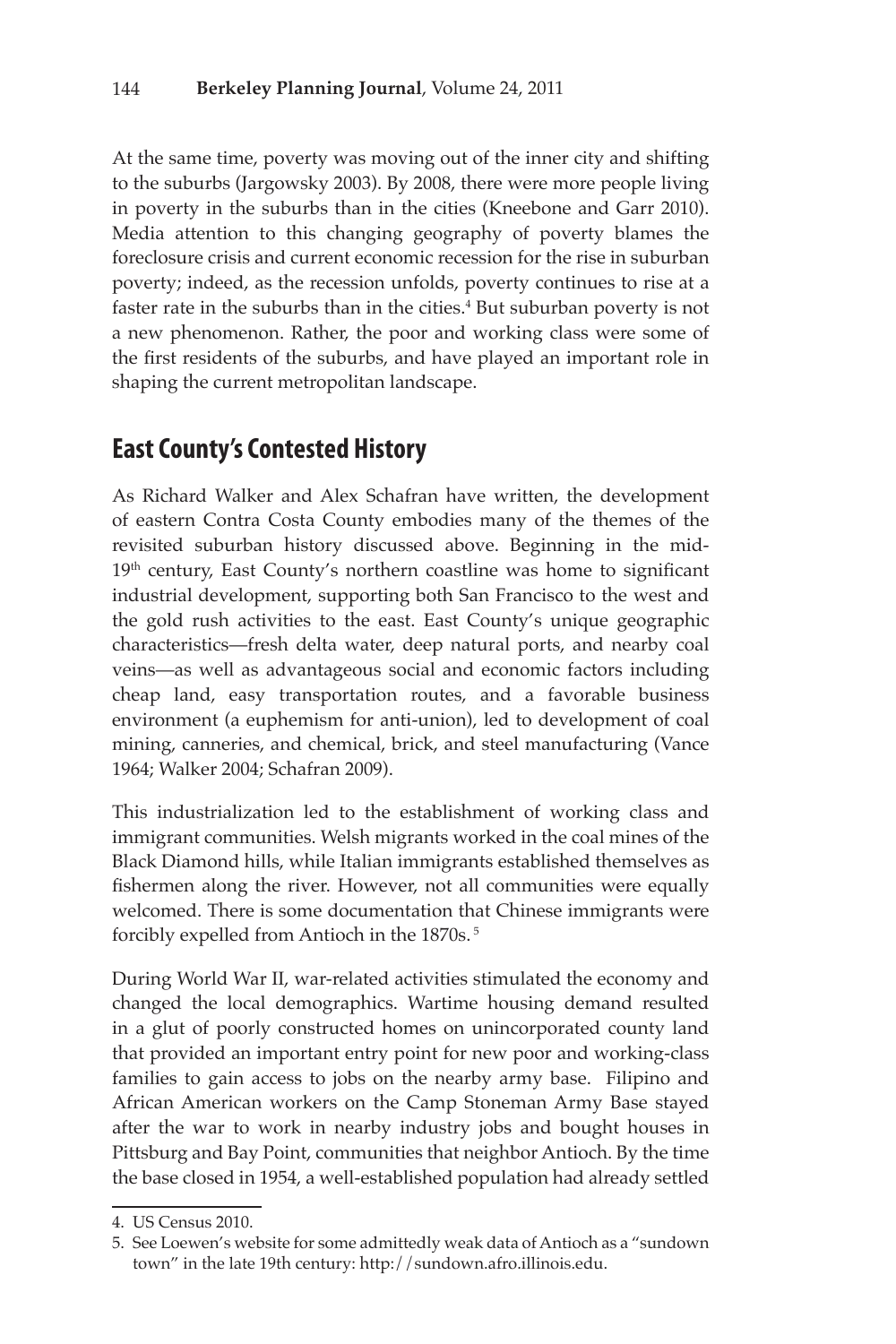in the area. Antioch, however, was well-known for its unwelcoming attitude towards racial minorities; it took another three decades for nonwhite communities to gain entry. Older African American and Latinos from Pittsburg recall Antioch's borders as boundaries that were not to be crossed.6 According to the US Census, by 1970, nearly forty percent of the population in Pittsburg was either African American or Latino, while in Antioch these two groups totaled less than two percent.

In the 1980s, the economic explosion of the San Francisco Bay Area had reached East County, and it became integrated into the larger metropolitan economy as a "drive 'till you qualify" bedroom community.7 Antioch today has a population of over 100,000, 80 percent of whom commute to Oakland or other larger nearby cities for work. A significant number of these new residents are African American and Latino – combined, these two groups comprised over 48 percent of the city's population in 2010.<sup>8</sup> In Pittsburg, these two groups today make up nearly 60 percent of the population. According to an early African American pioneer, many of his friends and family moved to Antioch in the 1980s and 1990s in order to get away from failing neighborhoods in Oakland and Richmond. They established the first African American church there in 1995.<sup>9</sup>

As Schafran has documented, African Americans and Latinos paid a heavy price to move into the area (2009). Though homes in East County were cheaper than areas closer to the urban core, ethnic minorities in general received less favorable terms on mortgages than their white counterparts (Schafran 2009).10 Since 2007, the foreclosure crisis has hit East County hard. Indeed, Antioch has become infamous in national media as one of the several foreclosure epicenters in the country. Not surprisingly, the minority groups that received the worst loan terms in the height of the housing boom have been some of those hit first and worst by the crisis.

#### **Defining a New Suburban Praxis**

In her introduction to *Making the Invisible Visible*, Sandercock describes how the history of city planning suffers from representations of planning as a totalizing force. I would posit that her description of urban planning

8. US Census 2010.

 <sup>6.</sup> Much of this history is based on author interviews conducted from September through December of 2010.

 <sup>7. &</sup>quot;Drive 'till you qualify'" is used to describe how homes at a distance from urban centers are less expensive than those within cities; prospective buyers are therefore more likely to qualify for a home mortgage the further away from the center they drive.

 <sup>9.</sup> Author interview, December 2010.

<sup>10.</sup> See also Alicia Munnell et al. (1996) and Elvin Wyly et al. (2009) for a larger discussion on racial disparities in home mortgage terms.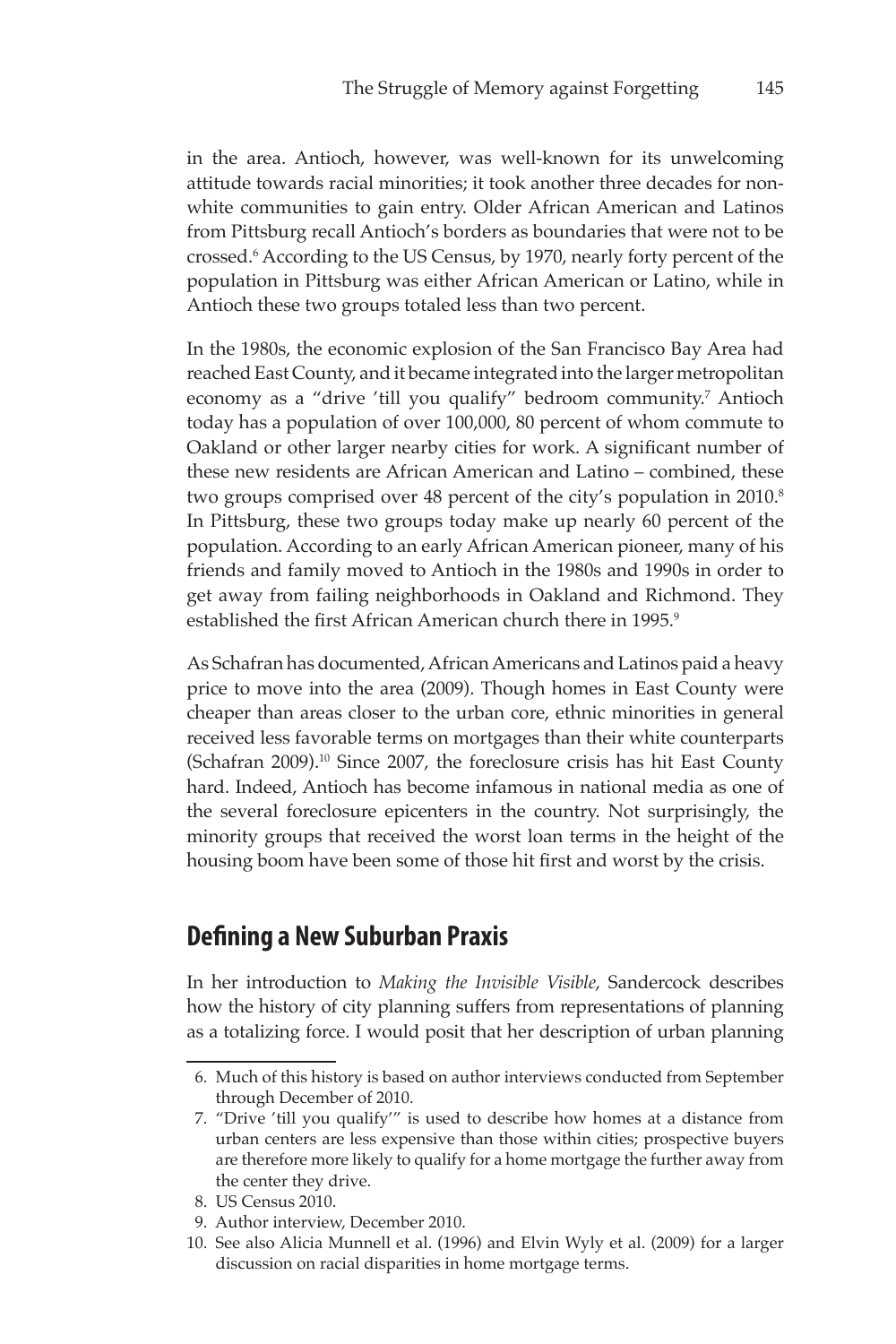history is equally applicable to the planner's treatment of the development of the suburbs:

*The novelist Milan Kundera has said that the struggle of people against power is a struggle of memory against forgetting… For historians, the struggle of particular memories against particular omissions or suppressions also involves power. Stories about the past have power and bestow power* (Sandercock 1998).

I find this quote particularly compelling in light of my own experiences in East County. From 2007 to 2010, I worked with community leaders in Pittsburg and Antioch as a regional advocate for equitable development near a planned mass transit expansion. What I was struck with in my experiences in East County is that it did not fit any of the narratives I had been taught. I made several embarrassing errors in my early days of working there, often showing my clear surprise to learn that the families I worked with had lived there for decades and had roots as deep as many of the white families that held positions of power and influence in town. The more stories I heard, the more I saw that the myth of the white suburb was being used in these communities to disempower African-American, Latino, and Filipino communities by rendering their histories invisible.

So how might this revisit of suburban history defamiliarize old (mis) conceptions and open up new pathways for the urban planner to better understand and therefore act in these differentiated suburban spaces? I propose it does so in several ways:

First, it gives us the opportunity to inherit a new history. As Wiese writes, "historians have done a better job excluding African Americans from the suburbs than even white suburbanites" (2004). To write these stories out of history would be an injustice to those who struggled to establish themselves against forces of racism, discrimination, and official policies that attempted to lock them out.

Second, this history re-centers our stories on new actors; we read the poor and people of color as active participants in shaping the development of the suburbs. This changes the questions we ask. With regards to the African American Section 8 recipients in Antioch, for example, the question now shifts from "how does a white suburban community cope with the influx of poor inner city blacks?" to "how have people of color and low-income families asserted their political identity and rights in East County, and how has Antioch responded to such assertions over time?"

Finally, this insurgent history helps us define a better planning praxis. By repositioning ourselves within history, planners can assert counterhegemonies within planning itself. James Holston shows how poor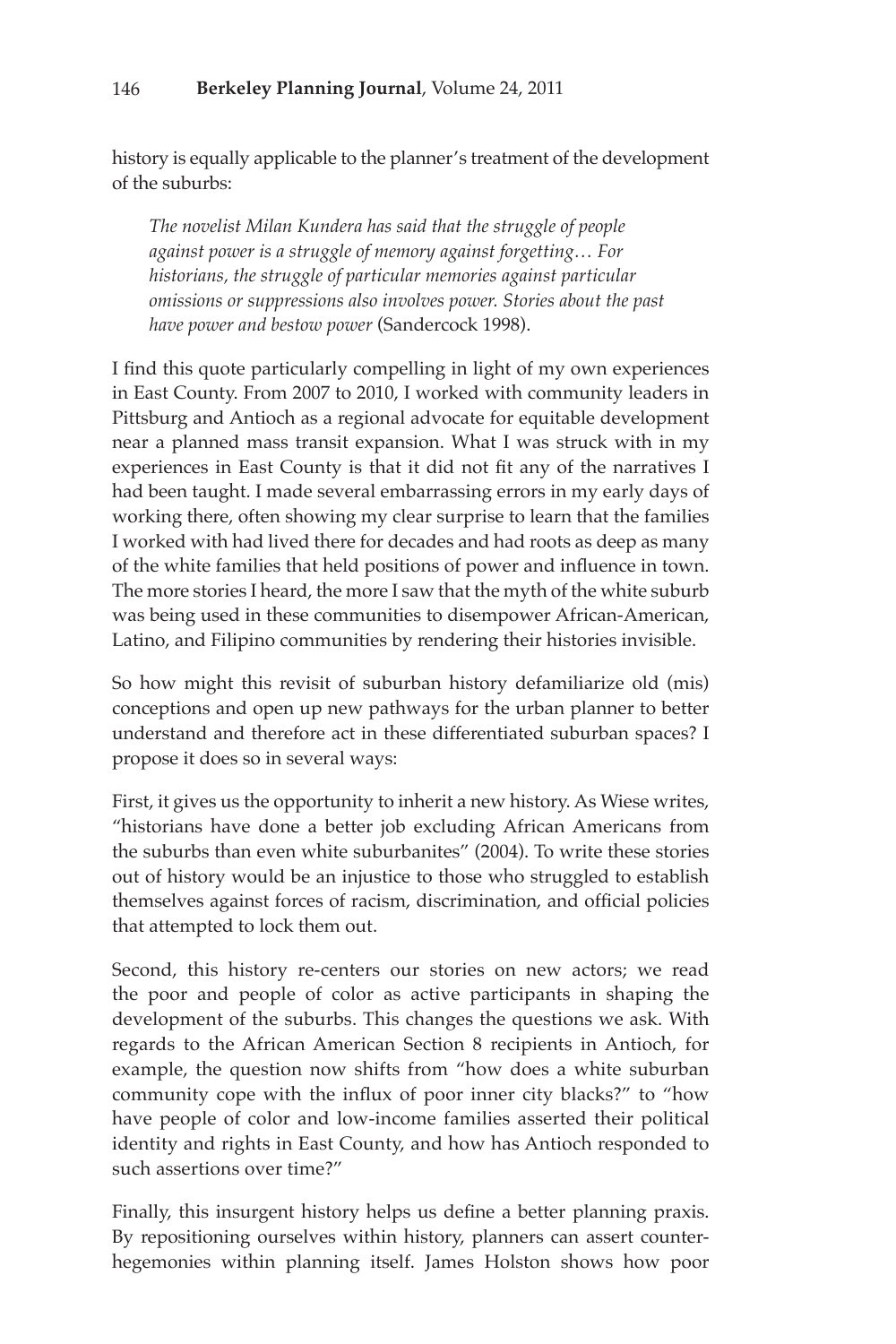communities on the urban fringes of Brazil have created an insurgent citizenship (1998); I propose that we planners can also benefit from understanding the ways low-income communities and communities of color in the United States have acted against the policies our professional predecessors have imposed on them. For example, Latinos and African American homeowners in Antioch have been organizing to stop banks from foreclosing on their homes. This David and Goliath story of small community against transnational financial corporations is also an assertion of identity and visibility in a city that has long treated these communities as invisible and undesirable. According to one community leader, this fight is a part of a much larger struggle for both African Americans and Latinos to maintain a presence in Antioch against forces that for decades have tried to keep them out.<sup>11</sup> Out of this moment of crisis a new black and brown sense of ownership and leadership is emerging. And it is coming from the suburbs.

I witnessed inspiring acts of struggle and survival in East County: a family who lost their home to the bank, and yet continued to fight against the bank foreclosing on a neighbor's home; a Spanish-speaking woman who was told that she had to speak only English at a city-run meeting, and yet said her comments anyway; an individual trying to keep up on her house payments by opening a hair salon in her garage; day laborers who struggled for months to get a port-a-potty installed near the Home Depot so they could use the bathroom in peace while soliciting work. These snapshots reveal the strength and tenacity of residents I met and worked with. Through both private and collective action, they were asserting that they, too, had a right to the suburbs.

This essay is a call to action, a challenge to all planners to develop a new planning praxis for the suburbs. Planning history must be broad enough to encompass low-income and ethnic suburbs that have fought for decades to be seen and heard; planning theories must place these historically forgotten communities centrally in understanding how the suburbs developed; and planning practice must be in solidarity with the struggles these communities face today.

As the opening quote from James Baldwin describes, our histories—both experienced and inherited—shape our realities. Adopting a new insurgent history of the suburbs to defamiliarize the old brings a radical potential to create new spaces for urban planning thought and practice. History is a powerful actor in shaping our tools and responses to problems. By adopting new histories, we inherit a new legacy and framework within which to develop a new planning praxis.

<sup>11.</sup> Author interview, December 2010.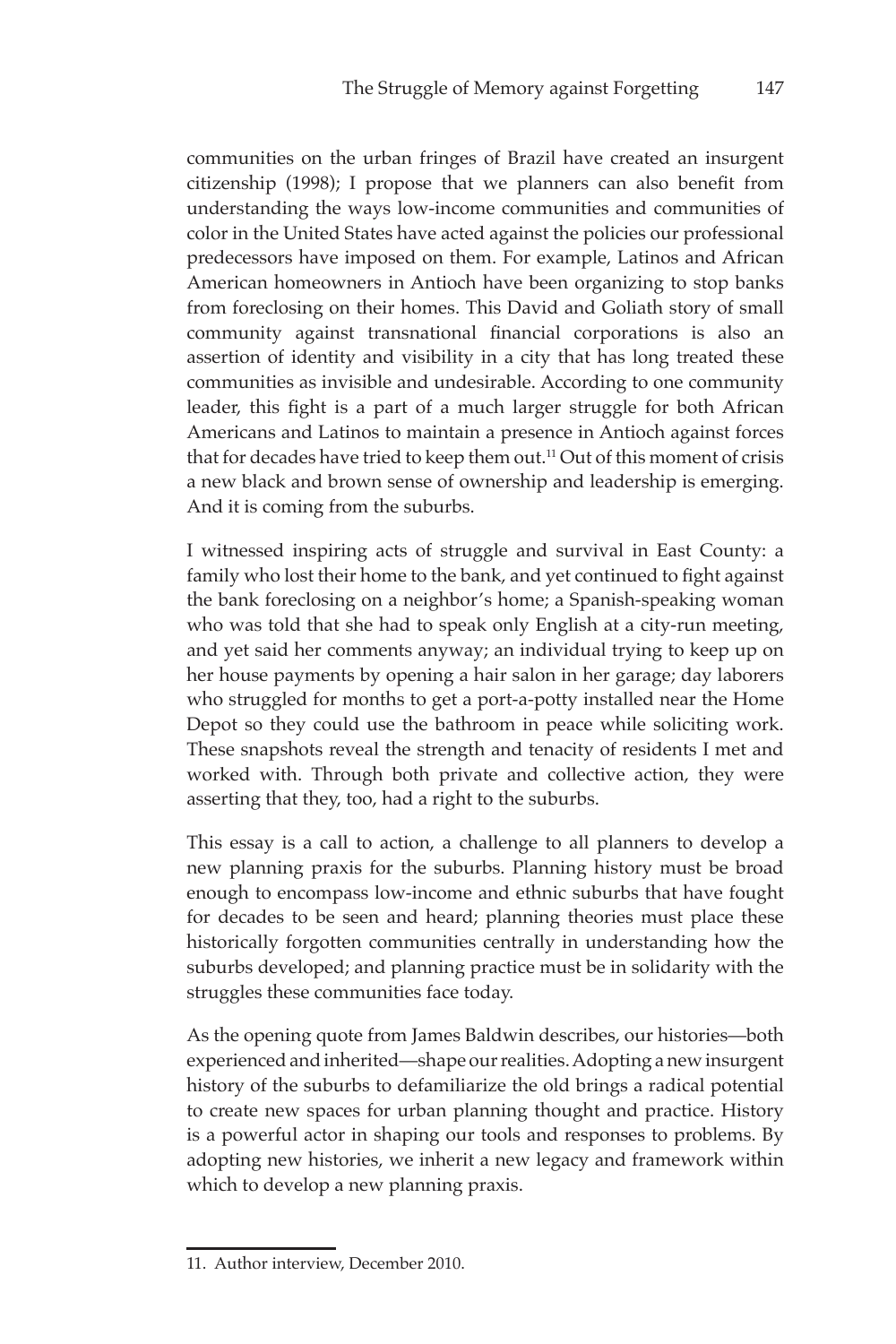#### **References**

Baldwin, James. 1965. Unnameable Objects, Unspeakable Crimes.

- Berger, Bennett. 1960. *Working-Class Suburb: A Study of Auto Workers in Suburbia.* Berkeley: University of California Press.
- Dobriner, William M. 1963. *Class in Suburbia*. Englewood Cliffs, NJ: Prentice-Hall, Inc.
- Farley, Reynolds. 1976. Components of Suburban Population Growth. In *The Changing Face of the Suburbs.* Ed. Barry Schwartz. Chicago, IL: The University of Chicago Press.
- Fishman, Robert. 1987. *Bourgeois Utopias: The Rise and Fall of Suburbia*. New York: Basic Books, Inc..
- Harris, Richard. 1996 *Unplanned Suburbs: Toronto's American Tragedy, 1900 to 1950.* Baltimore: The Johns Hopkins University Press.
- Holston, James. 1998. Spaces of Insurgent Citizenship. In *Making the Invisible Visible: A Multicultural Planning History*. Ed. Leonie Sandercock. Berkeley: University of California Press.
- Jackson, Kenneth. 1985. *Crabgrass Frontier: The Suburbanization of the United States.* New York: Oxford University Press.
- Jargowsky, Paul. 2003. Stunning Progress, Hidden Problems: The Dramatic Decline of Concentrated Poverty in the 1990s. In *Redefining Urban and Suburban America: Evidence from Census 2000. Volume Two.* Eds. Alan Berube, Bruce Katz, and Robert E. Lang. Washington DC: Brookings Institution Press.
- Kneebone, Elizabeth, and Emily Garr. 2010. The Suburbanization of Poverty: Trends in Metropolitan America 2000 to 2008. *Brookings Institution*.
- Lewis, Robert. 2004. Industry and the Suburbs. In *Manufacturing Suburbs: Building Work and Home on the Metropolitan Fringe.* Ed. Robert Lewis. Philadelphia: Temple University Press.
- Loewen, James. 2005. *Sundown Towns: a Hidden Dimension of American Racism.* New York: New Press.
- Moore, Solomon. 2008. As Program Moves Poor to Suburbs, Tensions Follow. *The New York Times*, 8 August.
- Mumford, Lewis. 1961. *The City in History: Its Origins, its Transformations, and its Prospects*. New York: Harcourt, Brace, Jovanovich Inc.
- Munnell, Alicia H., Geoffrey M. B. Tootell, Lynn E. Browne, and James McEneany. 1996. Mortgage Lending in Boston: Interpreting HMDA Data. *American Economic Review 89* (March): 25-53.
- Nicolaides, Becky. 1999. 'Where the Working Man Is Welcomed': Working-Class Suburbs in Los Angeles, 1900-1940. *Pacific Historical Review 68* (November): 517-559.
- Sandercock, Leonie. 1998. Introduction: Framing Insurgent Historiographies for Planning. In *Making the Invisible Visible: A Multicultural Planning History*. Ed. Leonie Sandercock. Berkeley: University of California Press.